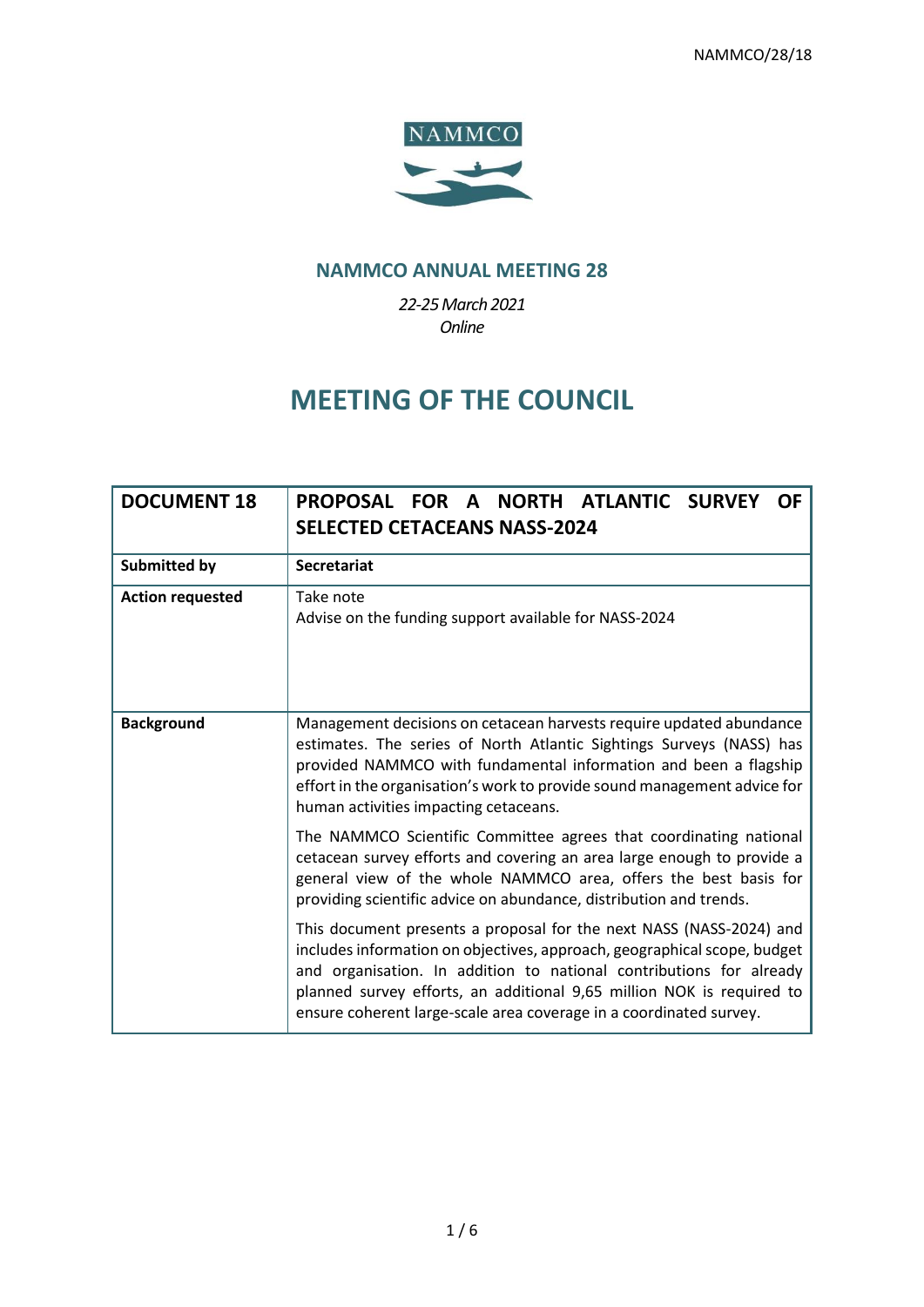# **PROPOSAL FOR A NORTH ATLANTIC SURVEY OF SELECTED CETACEANS (NASS-2024)**

#### **Compiled by the NASS-2024 Scientific Planning Committee (SpC)**

**Nils Øien (NO), Gisli Vikingsson (IS), Bjarni Mikkelsen (FO) and Rikke Guldborg Hansen (GL, Chair)**

#### 1. **BACKGROUND**

Due to national and international requirements, management decisions on cetacean harvests require scientific advice based on updated abundance estimates. It is generally agreed within the NAMMCO Scientific Committee (SC) that coordinating national efforts towards a synoptic and contiguous survey across the North Atlantic provides the best basis to inform the management of cetacean species in the area. To achieve this it is particularly important that the surveys are coordinated and designed to obtain reliable estimates of the target species (stocks), but still allow for modificationsthat may be necessary to meet national requirements.

The data gathered in such coordinated cetacean surveys is also useful for detecting trends in distribution and abundance of species for ecosystem monitoring. This does, however, require a very large survey area and a series of surveys spread over time to be successful. Previous large-scale surveys (like TNASS-2015) have proven successful in meeting these objectives, with a long list of estimates now endorsed by the NAMMCO SC and used in stock assessments, as well as estimates published in the scientific literature, e.g. in Volume 11 of the NAMMCO Scientific Publication Series, titled "Sighting surveys in the North Atlantic: 30 years of counting whales".

#### 2. **OBJECTIVES**

The general objective for a survey of selected cetaceans in the North Atlantic is:

*To obtain fully corrected abundance estimates for predefined target species in all areas of importance for management.* 

The specific objectives for NASS-2024 are:

*To obtain robust unbiased abundance estimates of* 

- *i) pilot whales around the Faroe Islands and in the North Atlantic*
- *ii) minke whales in West and East Greenland, around Iceland, Jan Mayen, Svalbard and the central Norwegian sea*
- *iii) fin whales in the Central North Atlantic (around Iceland, off East Greenland, Faroe Islands and Jan Mayen) and in West Greenland*
- *iv) humpback whales in West Greenland*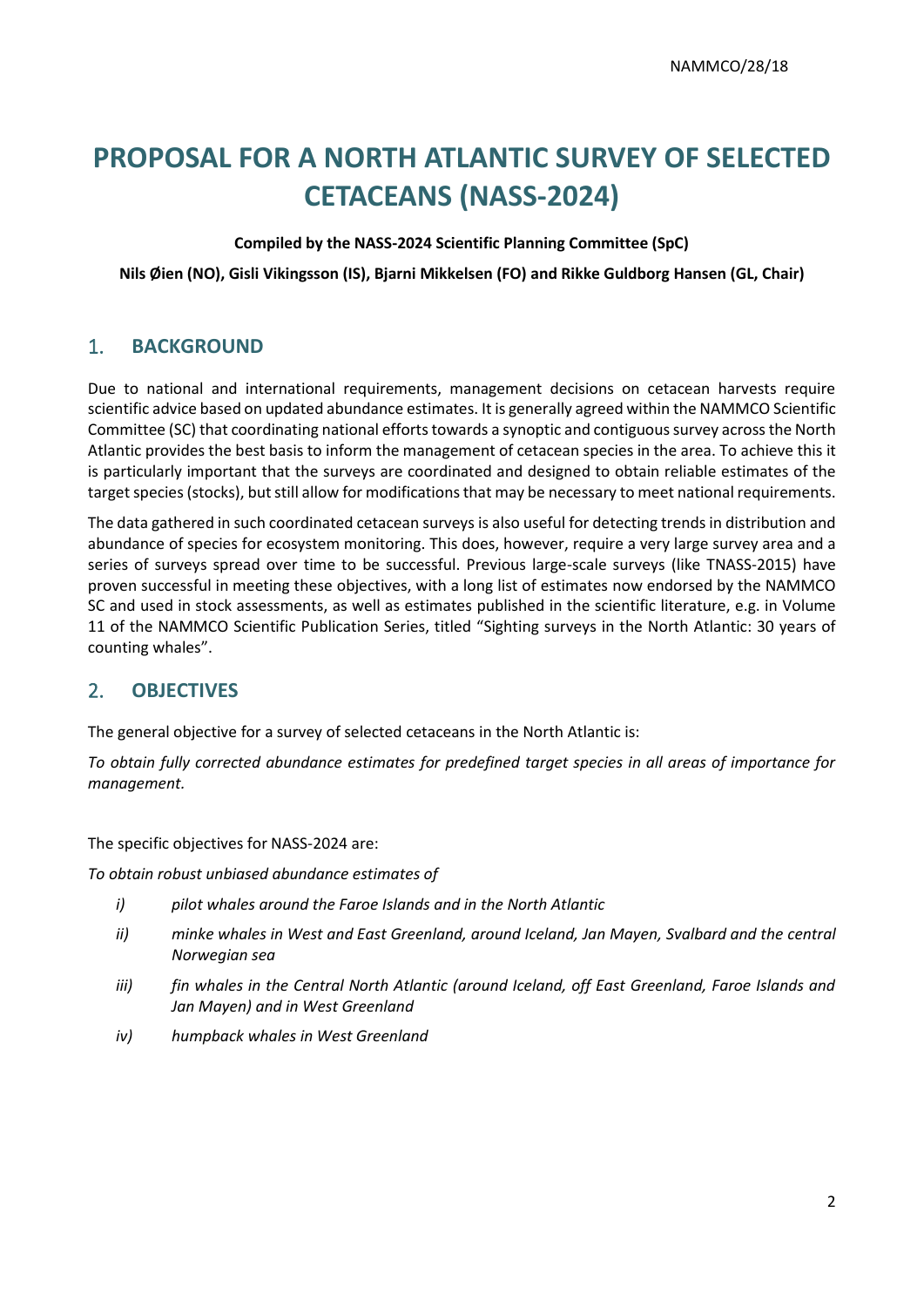#### 3. **APPROACH**

- 1. The NASS-2024 survey is focused on abundance estimates for areas and species where this information is important for providing robust management advice.
- 2. The following species are identified as primary target species: long-finned pilot whales, common minke whales, fin whales and humpback whales. It is, however, assumed that the survey will also provide robust estimates of blue and sei whales, and to some extent, also larger cetaceans like northern bottlenose whales, sperm whales and killer whales, as well as smaller dolphins and harbour porpoises.
- 3. The survey should be planned for 2024 to ensure common coordinated efforts and sufficient time for preparations. Effort has been made to coincide with surveys in the Northwest Atlantic, but these areas are tentatively planned for 2027 by national effort. Due to Covid-19 disrupting national monitoring plans, the proposed survey year has been moved from 2023 to 2024.

#### 4. **GEOGRAPHICAL COVERAGE**

The geographical extent of the planned survey is shown in Figure 1. In addition to areas covered in most previous NASS, the following areas are also considered of primary importance for a NASS-2024 survey:

- 1. The East Greenland shelf from Cape Farewell to about 80°N, where significant numbers of baleen whales have been detected in NASS-2015.
- 2. The area between Iceland and Jan Mayen, which is an important area for assessments of Central North Atlantic common minke whales as it represents an important "Small Area" within the "Central Medium Area" (in the RMP terminology). It is also important for monitoring a possible northward shift in cetacean distribution due to climate change (compared to earlier NASS), and could, for example, be the "sink" for minke whales not encountered in recent aerial surveys in Iceland. This area should also be surveyed to ensure a coherent coverage.
- 3. The area around the Faroe Islands based on 'home range' information from ongoing satellite tracking experiments of pilot whales instrumented in the Faroe Islands, which should receive intensified survey coverage.

Areas of secondary importance that would be important to include if possible are:

- 1. Areas south of the Irminger Sea and generally south of 55°N where sei whales and pilot whales occur.
- 2. Areas north of 70°N in West Greenland where recent catches of minke whales have been taken.
- 3. Areas between east Iceland and Norway depending on the Norwegian mosaic survey effort.

Proper coverage of all areas of primary importance will ensure that unbiased estimates are obtained. The use of double-platforms will further reduce the bias of the estimates. Both approaches are critical for achieving a survey that will be of long-term value for the management of whales in the North Atlantic. Coverage of areas of secondary importance will, depending on the applied survey methods, provide additional abundance estimates and data on distributional changes. Combined, such a large-scale survey will be able to detect major shifts in abundance caused by ongoing climatic perturbations in the North Atlantic. Finally, the survey will provide critically important information on several of the non-target species and provide abundance estimates for some of those (i.e., blue whales, sei whales, sperm whales, northern bottlenose whales, killer whales, white-beaked and white-sided dolphins and harbour porpoises). Obtaining robust abundance estimates for harbour porpoises has gained increased economic importance in recent years with new data on by-catch rates required to avoid potential associated sanctions of fish exports to the US.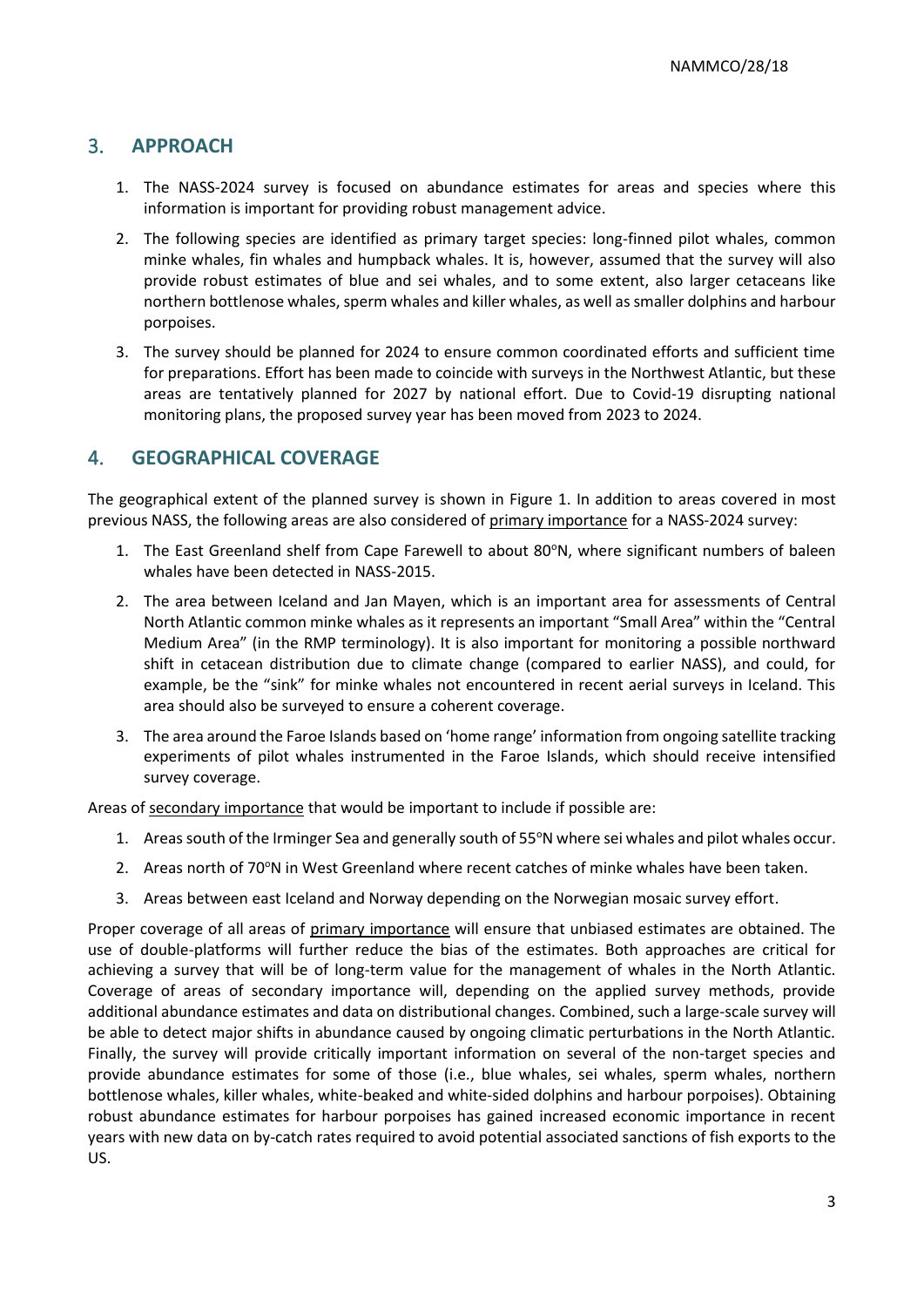Minke whales around Greenland provide an example of how the results of large-scale coordinated surveys can be fundamental for the interpretation of observed changes in abundance. A significant decline in abundance of minke whales in coastal areas of West Greenland was detected in the TNASS-2015 but because of the effort of the large-scale survey, East Greenland coastal areas were also covered. A large abundance of minke whales was detected in these areas and the coverage of East Greenland turned out to be of critical importance for the management of minke whales. Without the large-scale area covered, it would have been impossible to conclude if the decline in West Greenland represented a catastrophic drop in population abundance or a shift in distribution, perhaps in response to oceanographic changes. For the NASS-2024 survey, a large-scale coherent area should be covered to ensure the detection of major shifts in the abundance and distribution of cetaceans.

The primary areas of focus for the 2024 survey extends approximately 5,000,000 km<sup>2</sup> (Figure 1).



Figure 1. Extension of the proposed NASS-2024 and associated surveys. The size of the areas is estimated to be: 726,044 km2 for the Jan Mayen area, 1,911,354 km2 for the Iceland and the Faroe Islands area, 934,722 km2 for the Norwegian mosaic cycle area, 936,437 km2 for the Norway area (Svalbard), 225,285 km2 for the West Greenland area and 233,659 km2 for the East Greenland area.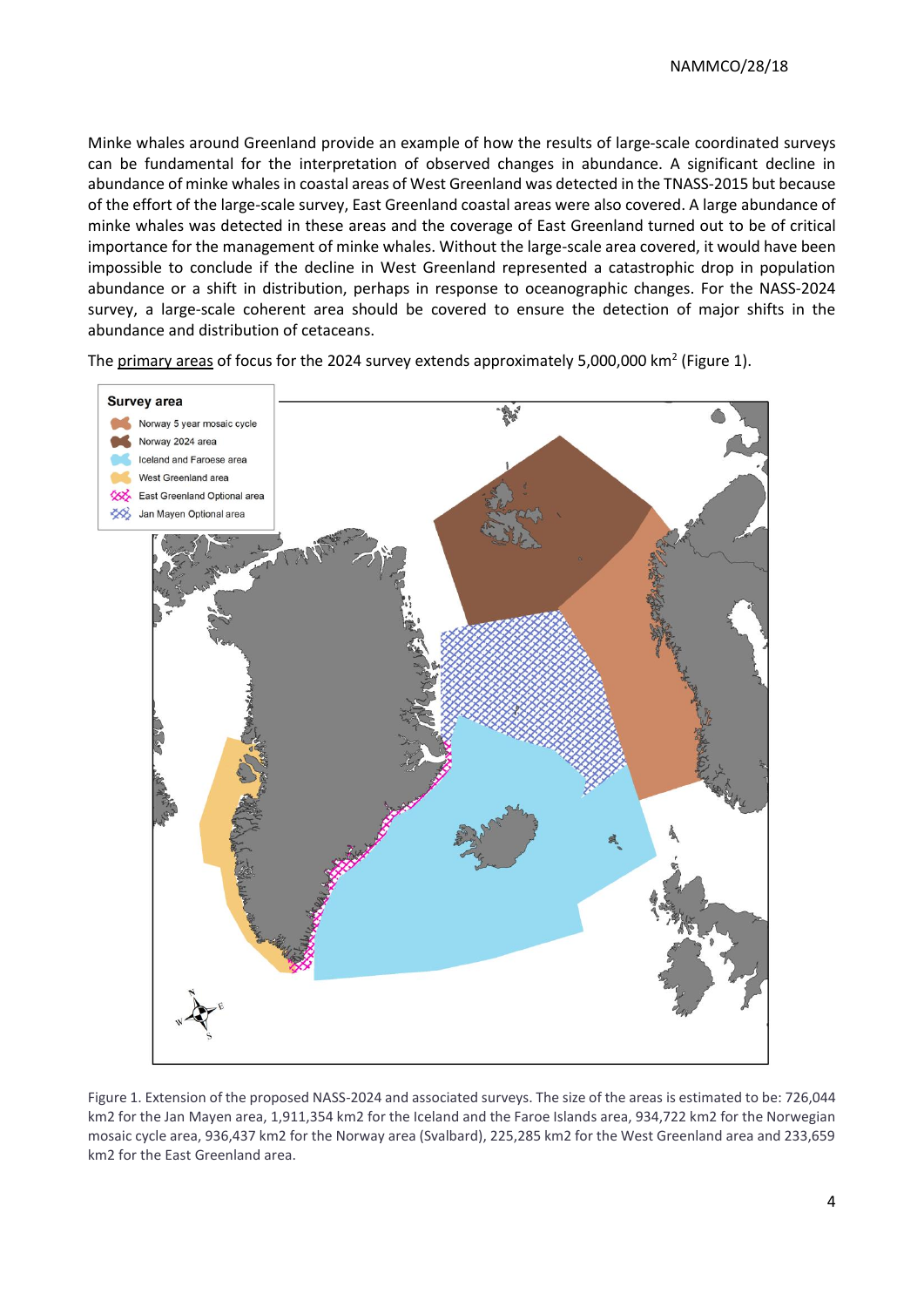#### 5. **EXISTING SURVEY PLANS FROM MEMBER COUNTRIES**

Individual NAMMCO Member Countries plan to conduct local surveys in 2024 and these are generally planned to be similar to those of previous NASS surveys.

**Greenland** plans to conduct an aerial survey of the West Greenland shelf area from Cape Farewell to Uummannaq in August–September 2024. No ship surveys are planned due to a lack of suitable survey ships and unfavourable weather conditions that require large effort during small windows of good survey conditions. Greenlandic scientists will ensure analysis and presentation of the survey results.

**Norway** conducts a series of mosaic surveys covering different parts of the North Atlantic each year. According to the schedule of the mosaic surveys, Norway will cover the area around Svalbard in 2024. Analysis and presentation of the survey results are covered by Norway.

**Faroe Islands** will provide one survey platform (one vessel). Participation by Faroese scientists is included in national budgets as well, and their effort includes planning, execution, and post-processing.

**Iceland** will provide 3–4 survey platforms (2–3 vessels and one aircraft) that will cover the areas traditionally covered by Iceland and Icelandic scientists will participate in survey design, survey execution and analysis, and presentation of results.

#### 6. **BUDGET**

Based on experience from past surveys, the SpC has estimated the costs for a large-scale survey to be in the magnitude of ~37 million NOK, including national post-survey analysis and presentations of results. In comparison, the total cost of the TNASS-15 survey was 43,5 million NOK, when corrected for inflation to 2020. National funding contributions in terms of already planned survey effort, including ship-time, are expected to cover about 27,5 million NOK (see Table 1) and an additional 9,65 million NOK is therefore needed to ensure coherent survey coverage.

For the target species chosen for NASS-2024, it is desirable to have a large and coherent survey coverage. The expenses for a large-scale survey cannot solely be covered by current national budgets and it is unlikely that funding for such an effort can be secured from scientific funding agencies. Partial funding of the survey could cause gaps in coverage that will leave areas without data that cannot be included in the abundance estimates and will also reduce the options for detecting shifts in abundance between areas. This scenario will eventually hamper the assessment of whale stocks. Thus, the NAMMCO NASS-2024 SpC seeks advice from the Council on possible avenues for ensuring sufficient funding of the survey.

| Country       | <b>Contribution</b>                                             | Costs NOK (mill.) |
|---------------|-----------------------------------------------------------------|-------------------|
| Greenland     | Survey platform (Twin Otter aircraft with survey crew)          | 4.0               |
| Greenland     | Preparation, analysis and presentation in subsequent years      | 1.0               |
| Iceland       | Survey platform (Two large survey vessel, aircraft and crew)    | 8.0               |
| Iceland       | Preparation, analysis and presentation in subsequent years      | 2.0               |
| Norway        | Survey platform (One large survey vessel for 8 weeks with crew) | 8.0               |
| Norway        | Preparation, analysis and presentation in subsequent years      | 2.0               |
| Faroe Islands | Survey platform (One large survey vessel for 4 weeks with crew) | 2.0               |
| Faroe Islands | Preparation, analysis and presentation in subsequent years      | 0.5               |
| <b>Total</b>  |                                                                 | 27.5 mill         |

Table 1: Overview of survey expenses covered by National Institutions for a NASS2024: